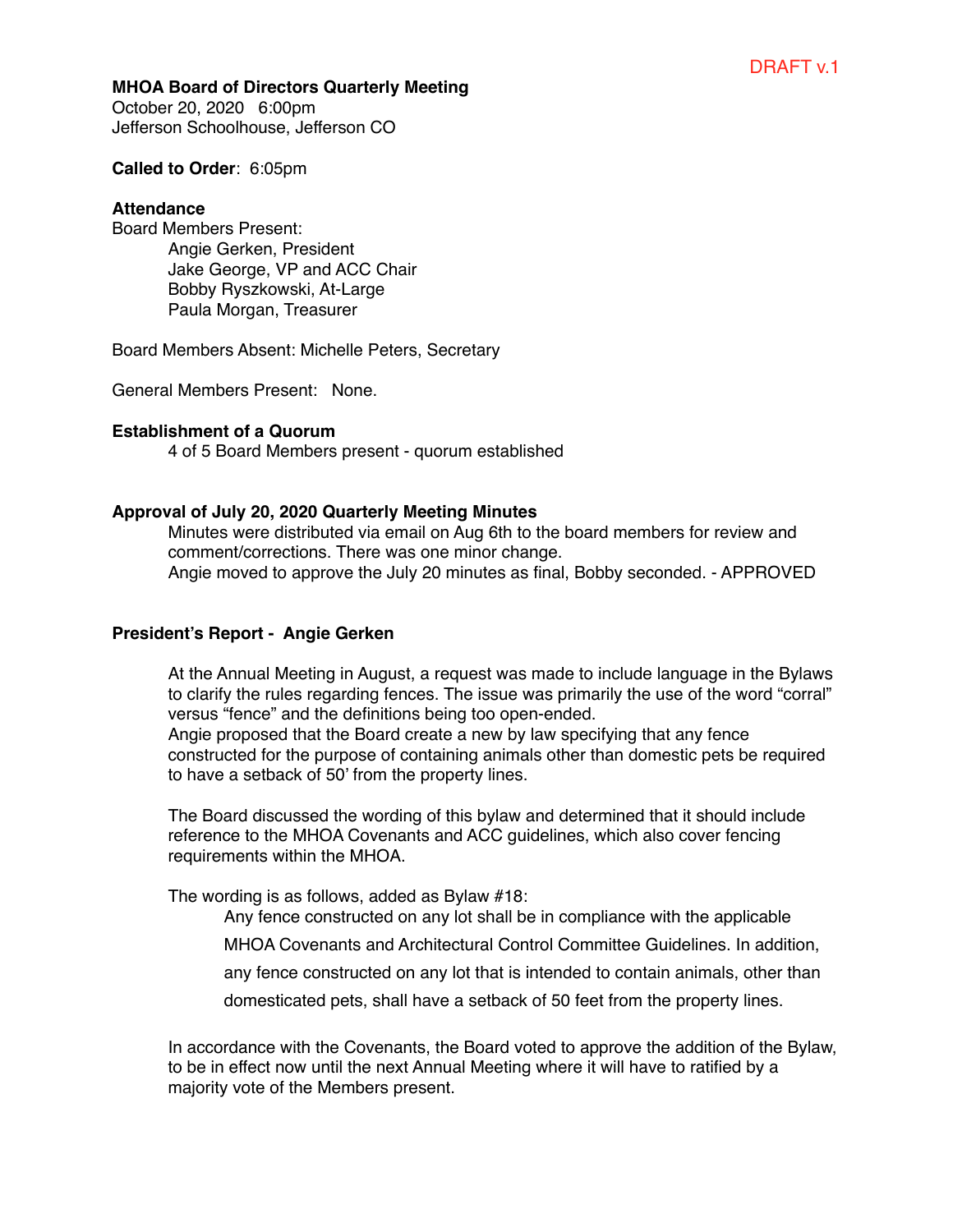## **Vice President's Report - Jake George**

New ACC requests reviewed/approved since July:

- Lot 57 Build a shed
- Lot 121 Build a house
- Lot 223 Build a shed
- Lot 143 Build a dog fence

## **Secretary's Report**

Michelle is absent. Paula is taking notes.

## **Treasurer's Report - Paula Morgan**

Checks received since the Annual Meeting: \$925, includes 2 status letter fees and dues. Paula will be meeting with Lindsay before the end of the month to review accounts and refine processes.

| Checking                  | \$44012.31 |
|---------------------------|------------|
| <b>Savings</b>            | \$31653.52 |
| <b>Total Bank Balance</b> | \$75665.83 |

# Balance Report

### **At Large Report - Bobby Ryszkowski**

The pond is very low on water due to the dry weather. The State did not require us to release water this year.

Monthly billing from Crooked Creek has started for the winter contract.

### **Old Business**

• Item from the August 15 Annual Meeting: Use of the Out-lot where the old burn pit is for trailer storage.

Angie contacted our insurance company. They will not provide coverage the storage of member-owned vehicles or trailers. It may be possible to have a waiver drawn up by the attorney that would release the MHOA from liability.

We still need to verify whether the Out-lot is still leased to High Plains Ranch for grazing. This was brought up during the Annual meeting when the subject of alternative uses for the property was discussed. If it is still leased, then that may preclude us from using it for storage.

Further research will be done.

## **New Business**

- Updated governing documents to be signed and sent to Larry to upload to the website:
	- New fine schedule approved at the Annual Meeting
	- Updated Bylaws

**Adjournment:** 6:50pm